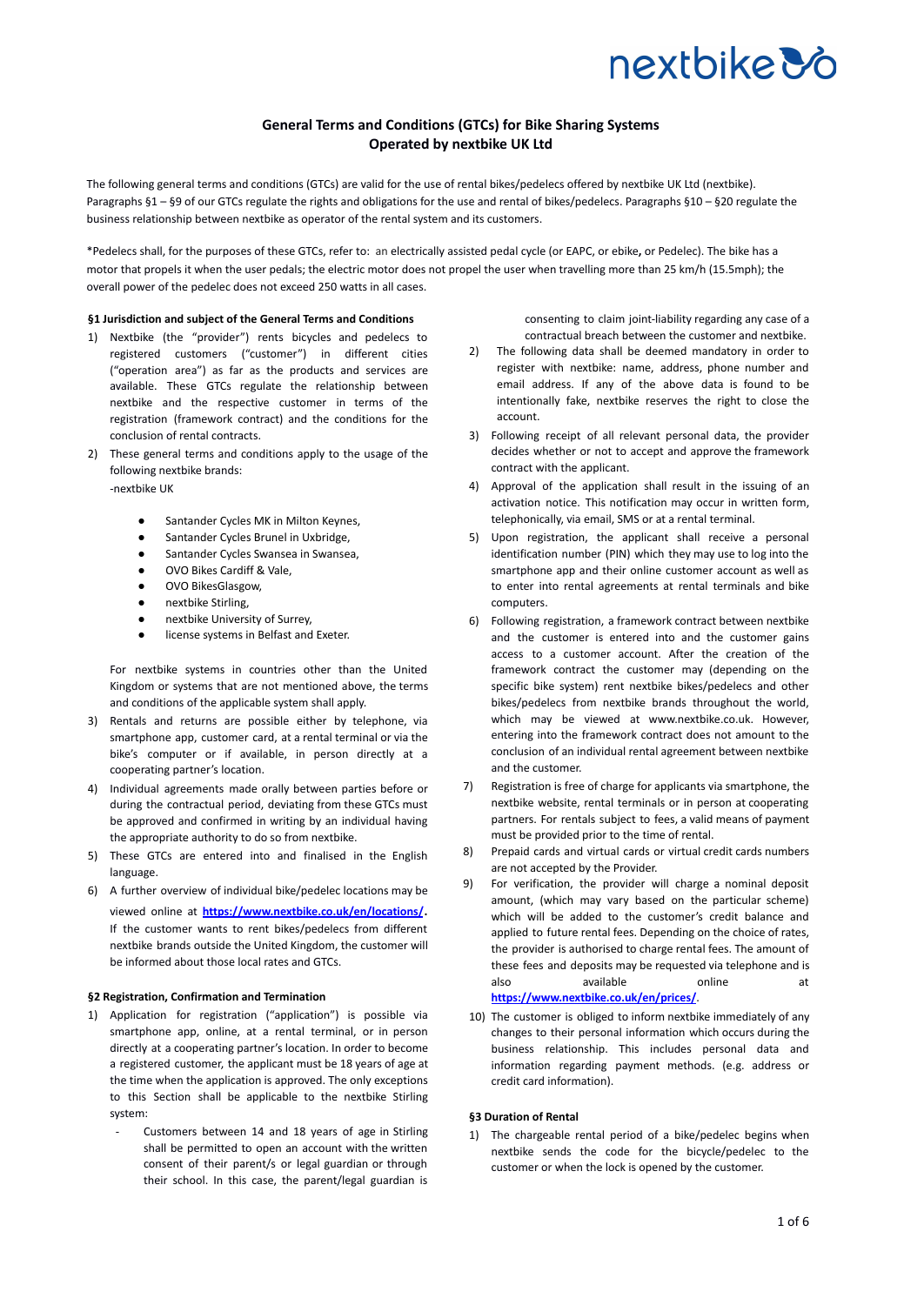## **General Terms and Conditions (GTCs) for Bike Sharing Systems Operated by nextbike UK Ltd**

2) The customer is obliged to inform the provider or check if automatic return was successful at the end of the rental period in accordance with §7. Upon provision of this information, the chargeable rental of the bike/pedelec as well as the rental period to be invoiced will be over. The official end of the rental period shall be marked with the receipt of information by the customer via phone, bike display screen or the rental terminal if applicable. Customer service must be informed about any problems via the service hotline immediately. Notification at a later stage may result in any associated recourse claims being rendered invalid.

## **§4 Rental Limitations**

Unless otherwise stated in writing by nextbike, each customer may rent up to four (4) bikes/pedelecs on their customer account at a given time. **This shall not apply to any rentals from the Cardiff, Vale of Glamorgan, or Glasgow area where users shall only be allowed to rent two (2) bicycles/pedelecs**. Any membership rate or special offering on the account will only be valid for one (1) bike at a time. Other rentals made at the same time shall be charged at the Pay As You Go rate (exceptions if applicable to this will be mentioned on the websites of the respective operation areas). Individual arrangements are subject to the availability of rental bikes/pedelecs and are possible upon written approval by nextbike.

## **§5 Terms and Conditions of Use**

- 1) The rental bikes/pedelecs may NOT be used:
	- a) by persons who are younger than 18 years (unless accompanied by an adult, or a member/system/brand of a partner which nextbike has agreed to make an exception for (e.g. Stirling),
	- b) to transport illegal, flammable, explosive, toxic or dangerous materials or substances,
	- c) to carry other persons, in particular young children,
	- d) for journeys outside of the United Kingdom and for journeys outside of the specific geographical brand areas without the written consent from nextbike,
	- e) for hiring to third parties,
	- f) to participate in bicycle races or bicycle test events without the prior, written consent of nextbike.
	- g) by individuals under the influence of alcohol or drugs (zero legal (alcohol) limit),
	- h) for any purposes other than the customer's private use (e.g. the completion of any business activities - the improper use of the rental bikes under this section shall include but not be limited to the usage of the rental bikes to complete any activities that are related to or can be defined as a delivery business). For the avoidance of the doubt this shall not include the usage of the rental bike to travel to the customer's work location or work related meeting.
	- i) if the bikes/pedelecs are used in unfavourable weather conditions, (e.g. strong wind, rainy weather, stormy weather) or any weather conditions that are unfavourable to bike/pedelec usage, the user may experience these weather conditions to a greater extent in relation to a normal bike due to the advertising panels used on the

nextbikes. The use of bikes/pedelecs during any adverse weather conditions is at the user's own risk and **nextbike advises the user NOT to use the bike/pedelec in such conditions.**

- j) nextbikes may not be placed in any form of public/private transport,
- 2) The customer is obliged to obey all road and traffic laws and regulations.
- Freehand ("no-hands") operation of the bike/pedelec is not allowed at any time.
- It is forbidden to use the bike/pedelec basket in an improper manner or overload it (maximum allowable load: 5 kg). The customer is obliged to ensure that all transported goods and items are properly fastened and secured at all times.
- 5) Unauthorized modifications or alterations to the rental bike/pedelec are not allowed.
- 6) Following the successful return of the rental bike/pedelec, if the customer wishes to reuse the returned bike/pedelec they shall be required to initiate a new rental process.
- 7) The customer is not allowed to change the provided lock code or to provide it to third parties. In cases where it is found that tampering of the lock has taken place, a fee shall be applied to the customer in question's account.
- 8) If a customer provides a bike/pedelec to a third party to use, they must guarantee that the third party agrees to these GTCs. The customer is responsible for the actions of any third parties they allow to use the bike/pedelec to the same extent as for their own actions. When lending the bike/pedelec to a third party, the party must be older than 18 years.

#### **§6 Condition of Rental Bikes/Pedelecs**

- 1) The customer is responsible for making themselves familiar with the condition and the appropriate use of the rental bike/pedelec before rental.
- 2) The customer is obliged to check before use that the bike/pedelec is in a roadworthy and safe condition, as much as is reasonably possible. Should the customer find technical defects or deficiencies at the beginning of, or at any point during the rental period, they must notify customer service, end the rental and stop using the bike/pedelec immediately. If there is a technical defect or deficiency after rental but before the customer uses the bike/pedelec, the rental will be cancelled by the provider once notified by the customer.
- 3) Defects such as tire damage, rim defects or gear shift failures must also be reported immediately. If the bike/pedelec is found without its lock, the customer is obliged to contact customer service.

## **§7 Return of the Rental Bikes/Pedelecs**

- 1) The bicycle/pedelec **MUST** be returned to a station. The customer is obliged to follow road traffic regulations when returning or parking the bike/pedelec. Furthermore, they must ensure that the bike/pedelec does not hinder road safety, that other vehicles and/or traffic are not obstructed and that no damage is done to third parties or their property. The kickstand is to be used every time the bicycle/pedelec is parked/returned and the bike/pedelec is to be placed in the provided bike racks at the rental station when available/applicable.
- 2) Customers are **NOT** allowed to return or park bikes/pedelecs: a) at traffic lights,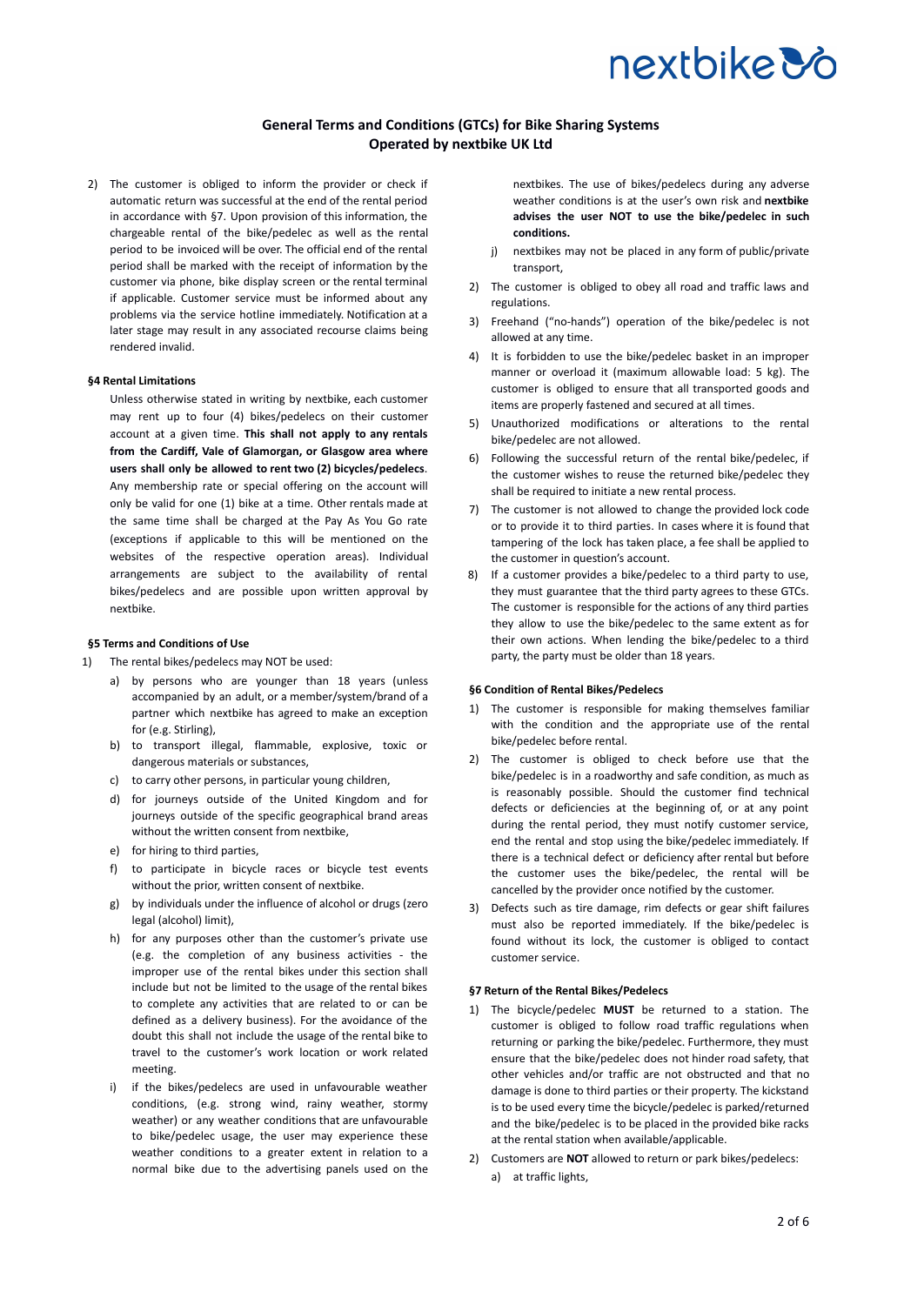## **General Terms and Conditions (GTCs) for Bike Sharing Systems Operated by nextbike UK Ltd**

- b) at parking ticket machines or parking meters,
- c) at traffic signs,
- d) on walkways which are thereby reduced to a width of less than 1.50 meters,
- e) in front of, in or near emergency exits and fire department service zones,
- f) where the bike/pedelec blocks local advertisements,
- g) to lock the bike/pedelec at fences of private or public buildings,
- h) on train and or bus platforms,
- i) on public bike racks,
- j) in buildings, backyards/courtyards or within any type of vehicles at any time,
- k) on guiding paths for the blind,
- l) at or in front of post boxes,
- m) in front of doors or gates or in their swivel range,
- n) in or in front of driveways.
- 3) The rental bike/pedelec must be locked properly when not in use, even if the customer leaves the bike/pedelec unattended for a short time. More information about how to lock a bike can be found on our website: **<https://www.nextbike.co.uk/en/information/>,**
- 4) The customer shall NOT be allowed to park/return the bikes/pedelecs in parks/green spaces or on private property.
- 5) Failure to comply with the above provisions shall result in the charging of service fees, **<https://www.nextbike.co.uk/en/prices/>.**
- 6) The customer shall be responsible for payment of any official fines and/or claims on the part of any third parties incurred as a result of non-compliance with these regulations or legal regulations.

### **§8 Provisions Relating to Pedelecs (If applicable)**

- 1) Pedelecs require periodic battery charging in order to function. The customer agrees to use the pedelecs safely and comply with all restrictions and requirements associated with pedelecs as required by any laws and or regulations. The customer further agrees and acknowledges the following:
	- a) all nextbike pedelecs are limited to 25km/h,
	- b) the level of charge remaining in the battery of the pedelec will decrease with usage (in regards to time and distance). As the level of power decreases, the speed and other operational capabilities of the pedelec may decrease,
	- c) the level of charge of the pedelec at the time of the customers rental is not guaranteed and may vary with each rental,
	- d) rate of loss of charging power during usage of the pedelec is not guaranteed and shall vary based on a number of factors (e.g. geographic terrain, weather conditions and other factors),
	- e) it is the customer's responsibility to check the level of charge power of the pedelec and make certain that it is adequate before initiating rental/usage of the pedelec.
- 2) Nextbike, through the assistance of a third party, collects, processes and uses location data of pedelecs only while rented (this is set out in more detail on the nextbike privacy policy) in the legitimate interest of the provider.

## **§9 Returning of Rental Bikes/Pedelecs**

- 1) The return of rental bikes/pedelecs outside the defined area of usage is not permitted. In general, this area is defined as the city in which the bike/pedelec was rented. In cases where there is a regional system, users may rent a bike in one city and return it in another. Users are reminded that they are not allowed to put bikes/pedelecs on trains or other forms of transportation.
- 2) Any bikes/pedelecs returned to any other place (improper return) shall be subject to a fine.
	- a) The continuous improper return of the bike/pedelec shall lead to an increasing penalty based on the repeated improper behaviour. The fees are set by nextbike and can be viewed at **[https://www.nextbike.co.uk/en/prices/.](https://www.nextbike.co.uk/en/prices/)**
- 3) The bike/pedelec must be returned so that it is clearly visible at one of the stations published online (or in the app) using the lock provided. The customer is obliged to inform the provider that the rental period is being ended as well as of the exact location of the return (station name/number bike location/GPS coordinates). This may be done via telephone or by using the smartphone app, the rental terminal or the bike computer. Where the bike is returned automatically/manually by locking it, the customer must check within the app if the return was successful.
- Where applicable, in cities using a flex zone, clearly marked in the map, accessible via smartphone or online, the bike/pedelec can be returned to a public area according to the description of the respective system.
- 5) The customer must be able to provide this information to nextbike upon request for a period of 48 hours following the rental period.
- Should the customer, due to their own fault, not return the bike/pedelec at a defined area as described in paragraph 1 to 3, provide false information or forget to return the bicycle/pedelec entirely, nextbike will charge them a service fee (contractual penalty) in accordance with the current price list as published at **[https://www.nextbike.co.uk/en/prices/.](https://www.nextbike.co.uk/en/prices/)**

## **§10 Nextbike UK Liabilities**

- 1) Nextbike UK shall be liable to the customer in any case of malicious intent or gross negligence demonstrated by nextbike, as well as by any representatives or agent in accordance with the statutory provisions. Furthermore, nextbike is only liable for the violation of life, bodily health or culpable violation of essential contractual obligations or any other statutory reasons that may be applicable. Should any essential contractual obligations be breached, the claim for damages shall be limited to the foreseeable damage adhering to the contract. Nextbike is not liable for damages to objects which have been transported during a rental either through the use of the bike basket or the cellphone holder (if applicable), unless the damage was due to intentional or grossly negligent behavior of nextbike. Other than the aforementioned stipulations, the liability of nextbike is excluded.
- 2) Nextbike shall not be liable in cases of improper and/or unauthorized use of the bicycle in accordance with §3 unless the damage was due to intentional or grossly negligent behavior of nextbike or the damage would have occurred independent of the improper/unauthorized use.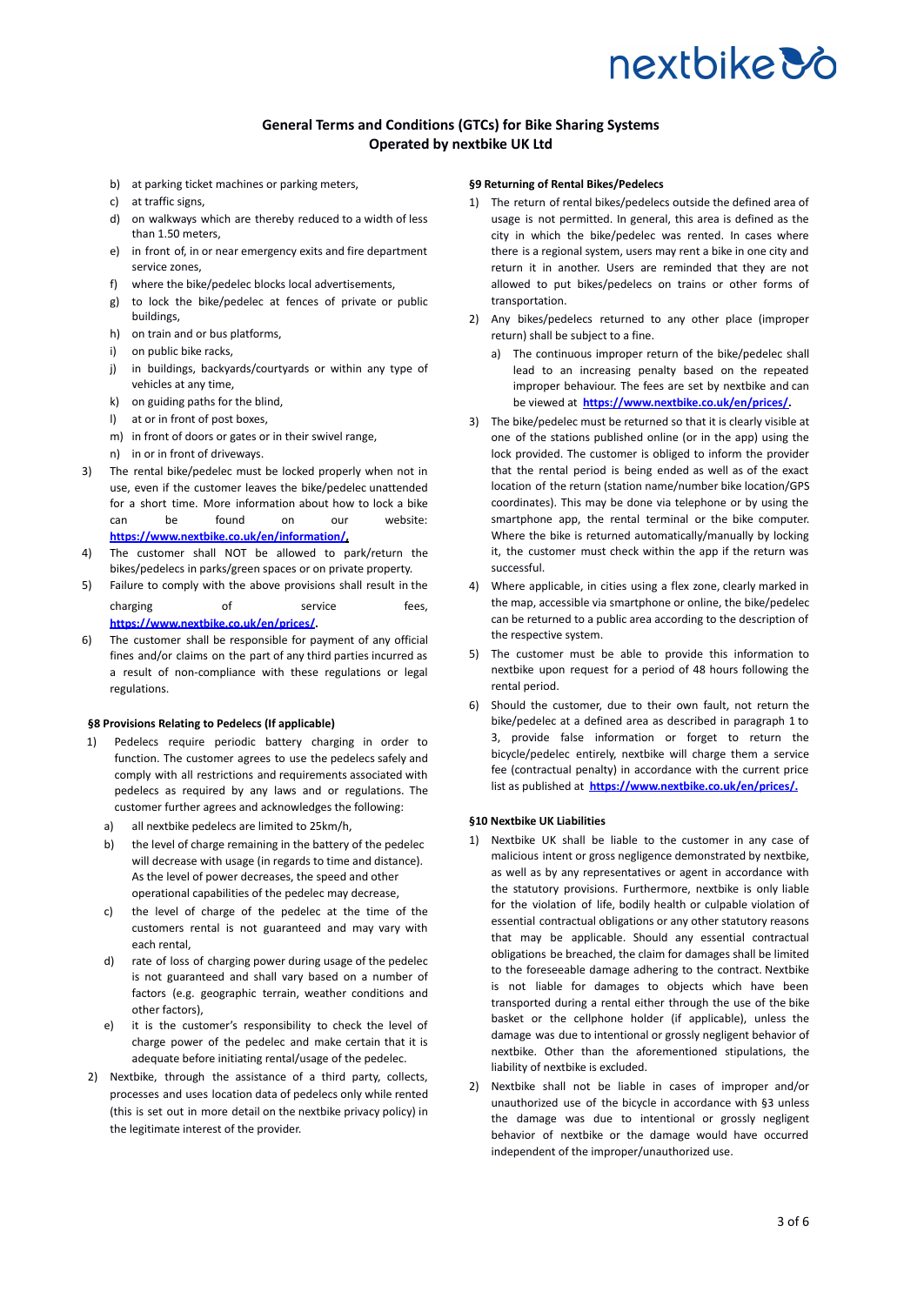## **General Terms and Conditions (GTCs) for Bike Sharing Systems Operated by nextbike UK Ltd**

## **§11 Customer Liabilities**

- 1) Use of services provided by nextbike occurs at the customer's own risk. The customer takes full responsibility for damages caused by themselves. The customer is solely responsible for any liability claims resulting from actions or events occurring during the rental period or as a result thereof. Claims made by nextbike's liability insurer against a customer remain unaffected.
- 2) The customer shall be made liable for all costs and damages incurred by nextbike due to culpable non-compliance with obligations under these terms and conditions.
- 3) The customer accepts liability from the moment they receive the lock code or the bike automatically unlocks until successful return (max. 48 hours) or the bike has been rented by another customer. If the customer causes damages due to any negligent behaviour or the bike is stolen because of such, the customer remains liable according to the costs for material and labour costs or recovery of stolen bikes to an amount up to but not exceeding (please refer to the nextbike website in regards to this **<https://www.nextbike.co.uk/en/prices/>**). This maximum amount does not apply in cases in which the customer has caused the damage intentionally or where the customer is proved to be grossly negligent in their actions or if the customer returns the bike outside of the respective operation area (flex zone or station). In such cases, the amount of liability claims applicable shall be determined by the actual amount and real value of damage incurred.
- 4) The customer is liable for the consequences of traffic offences or criminal offences committed by them during use. They shall bear all resulting costs and indemnify nextbike completely against any claims of third parties.
- 5) If the bicycle/pedelec is stolen during the rental period, the customer must report the theft immediately to the police and then to nextbike via the customer service line and via an email to info@nextbike.co.uk.
- 6) Nextbike is entitled, in cases of due reason e.g. non-compliance with these GTCs or any other applicable laws or regulations and in particular in cases of misuse, to cancel customer rights and thereby exclude customers from using nextbike services and bicycles.
- 7) Information obtained by the police regarding non-compliance with these GTCs, any applicable laws or regulations, while the customer or any user under their account are using a bicycle may be disclosed to nextbike. Nextbike may use such information to exclude or suspend the customer from using the bicycles.

#### **§12 Customer Obligations in Case of Accidents**

Nextbike must be informed of accidents immediately via telephone and email at info@nextbike.co.uk. In cases of accidents involving not only the user, but also third-party property or other persons, the customer is also obliged to report the incident to the police immediately. Failure to do so on the part of the customer shall result in the customer being liable for damages incurred by nextbike owing to infringement of said obligation.

## **§13 Use of Customer Cards, E-tickets or Electronic Employee ID Cards**

- 1) If the customer uses a customer card issued by a nextbike cooperation partner as an access medium, they agree, when using the card for the first time, that nextbike may request all customer data necessary for business processes from the cooperation partner.
- 2) When the validity of the customer card of a cooperating partner has expired, the customer account at nextbike shall be deactivated in cases where no means of payment has been recorded. Upon provision of a valid means of payment, the customer shall be allowed again to use the provider's services.
- 3) If the customer card is lost, the customer is required to block the card by calling customer service. Replacement of the card may not be possible.

## **§14 Confidentiality of User Information**

- 1) The customer is responsible for preventing unauthorized use of the customer's user data by third parties. This applies, in particular, to their personalised PIN/password.
- 2) Nextbike expressly states that nextbike employees are not authorized to and will never request or ask for the customer password.
- 3) The customer may change the personal data anytime and as often as they want.
- 4) Should the customer have reason to believe that their user data has been compromised or misused, they should inform nextbike of this fact immediately.
- 5) The customer may deactivate their customer account either online at **<https://secure.nextbike.net/uk/en/account/>** or by means of written notification sent to nextbike (info@nextbike.co.uk).

## **§15 Fees, Prices and Calculations**

- 1) Nextbike's calculation of all fees and services shall be charged on the basis of the prices valid at the beginning of each individual use of bicycle (rental according to Section 5). Rental fees can be found on **<https://www.nextbike.co.uk/en/prices/>.**
- 2) Special rates (e.g. annual membership, monthly membership) or gift certificates are valid for one bicycle/pedelec per rental. These are also, in general, valid for and may only be used by the person to which they were specifically issued in accordance with the current price list.
- 3) The annual membership is valid for twelve (12) months following the order. The validity is automatically extended by one year, unless the customer cancels the tariff in writing or by e-mail at most 2 weeks after renewal.
- 4) The monthly membership is valid for one (1) month following the order. The validity is automatically extended by one (1) month, unless the customer cancels the tariff in writing or by e-mail at most one (1) week after renewal.
- 5) Cancellation of special rate agreements does not result in the automatic deactivation of a customer account with nextbike. Should the customer wish to deactivate an account, this may be done online at **[www.nextbike.co.uk](http://www.nextbike.co.uk)** or via email to info@nextbike.co.uk.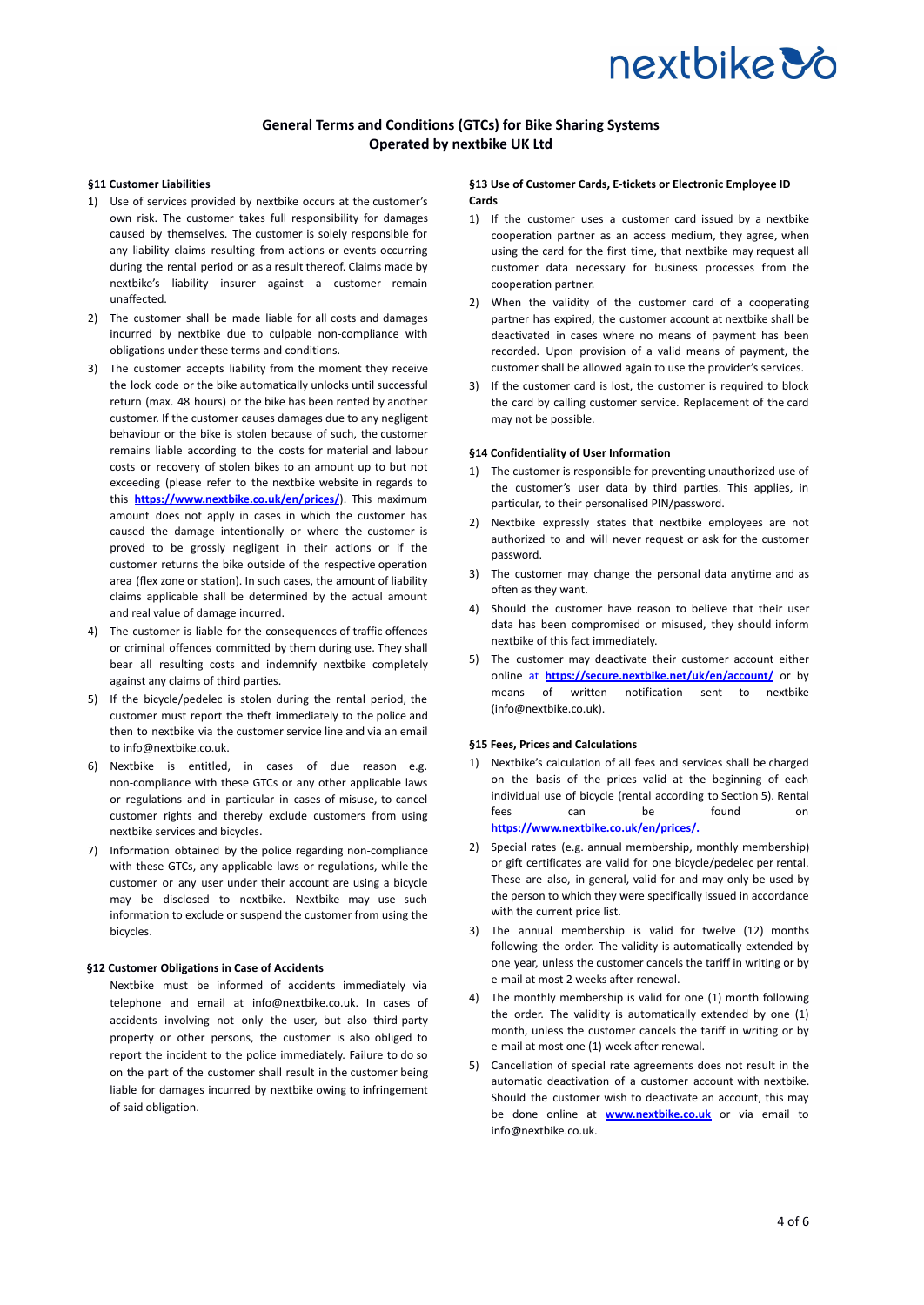## **General Terms and Conditions (GTCs) for Bike Sharing Systems Operated by nextbike UK Ltd**

## **§16 Payment and Delayed Payment**

- 1) The customer is obligated to pay the billed amounts by means of credit or debit card. The customer may change their preferred method of payment at any time. Where nextbike has Bike Share For All programs in place, customers may be able to pay in cash via official partners, which can be found on the website, **[https://www.nextbike.co.uk/en/bike-share-for-all.](https://www.nextbike.co.uk/en/bike-share-for-all)**
- 2) Should it be impossible to process a payment due to insufficient funds in the customer's account due to the customer's fault or for other reasons for which the customer is responsible, nextbike will close the account until the account is updated, unless the customer is able to show that the actual expense incurred was lower. In individual cases and if the customer is not able to show that the expense was lower, the claims made by nextbike may be equal to, but may not exceed the actual expenses incurred.
- 3) If the customer defaults in payment, default interest will be charged at a rate of six (6%) percentage points over the base interest rate. Reminder fees in accordance with additional administrative effort and expense incurred shall also be charged to the customer.
- 4) If the payment is delayed for at least two (2) months, equal to or greater than 15 GBP, nextbike is authorized to demand the entire claim and to discontinue its service until the customer meets their obligations.

#### **§17 Billing, Rental Lists, Controlling**

- 1) Nextbike invoices its customers according to the current rate and price list available at **<https://www.nextbike.co.uk/en/prices/>.** Finalized rental processes (including costs and time periods) may be viewed by the customer in their online account at **<https://secure.nextbike.net/uk/en/account/>** and in the app. This listing of all completed rental processes does not include items which are extraordinary and cannot be included by the automated system (such as fees due to contractual non-compliance and/or service fees).
- 2) Debiting of the customer's account occurs automatically. Nextbike reserves the right, however, to demand payment by customers either by telephone or in written form.
- 3) Objections to debited charges must be submitted in writing to nextbike within 30 days of receipt of the invoice. Customer rights following expiry of the objection period, also in cases of rightful claims, remain unaffected. Any refunds due will be credited to the customer's account and applied to the next due payment unless otherwise dictated by the customer.

#### **§18 Termination and Deletion of Customer Information**

- 1) Both contractual partners may terminate the framework contract at any time with a notice period of two weeks. The right to extraordinary termination is not affected by this provision. The customer may deactivate their customer account either online at www.nextbike.co.uk or via email to info@nextbike.co.uk.
- 2) Special rates (e.g. annual membership) are linked to specific contractual periods. Conditions for termination of special rates are specified in §15 para. 3. Upon termination of a special rate, the customer card should be returned to nextbike at Impact Brixton, 17a Electric Lane, Brixton, SW9 8LA.
- 3) Once the customer account has been closed, the customer's personal data may be retained for purposes as required to meet legal/regulatory requirements or any financial requirements/obligations that are due by the customer to nextbike (this may include but shall not be limited to the payment of any outstanding amount on a user's accounts).
- 4) The deactivation of an account shall mean that an account is closed. If a customer wishes to use this account again, they will be required to go through the registration process again.
- 5) An account shall only be deactivated by nextbike once all debts have been paid and no obligation to nextbike exists from the customer.
- 6) When closing their accounts, customers shall be entitled to request a refund if there is a credit on the account, provided that there are not open amounts due to the Provider.

#### **§19 Privacy Policy**

- 1) Nextbike UK, through its parent company nextbike GmbH, collects, stores and uses customers' personal data where it is necessary to fulfill: 1) its contractual obligations, 2) the realization of the contract between the customer and nextbike or 3) to fulfill any other legal duty. Nextbike GmbH is obligated to use that data only in compliance with the provisions set forth in the German Data Protection Act (Bundesdatenschutzgesetz) and the General Data Protection Regulation and the Data Protection Act of 1998.
- 2) Nextbike UK and nextbike GmbH shall be entitled to disclose information about the customer to investigating authorities and to the necessary extent, in particular the customer's address, should proceedings be initiated against the customer for a civil or criminal offence.
- 3) For the purpose of payment, the customer's payment data will be transferred to our payment-partners for verification and accounting of the rental fees. Following the registration process, this data is no longer visible to employees of nextbike UK or nextbike GmbH.
- 4) Further information regarding the use, administration and processing of personal information may be viewed in our Privacy **Policy Privacy** Policy **Privacy** at **<https://www.nextbike.co.uk/en/privacy/>.**

## **§20 Further Provisions**

- 1) These GTCs and customers' use of nextbike's services are governed by and construed in accordance with the laws of England, Wales, Scotland and Northern Ireland.
- 2) Verbal auxiliary agreements do not exist.
- Legal ineffectiveness of any part of these GTCs does not affect the validity of the remainder of the document.
- **4)** Should a provision of these GTCs be or become ineffective or unfeasible, the validity of the remainder of the document and its provisions shall remain unaffected. A regular and valid provision which has the aim and purpose of the law with similar context shall be adopted in place of the invalid provision

**Standard Service Hotline:** 020 8166 9851

**Welsh Service Hotline – Cardiff, Vale of Glamorgan, Swansea:** 029 2248 1736 **Email:** info@nextbike.co.uk **Internet: [www.nextbike.co.uk](http://www.nextbike.co.uk)**